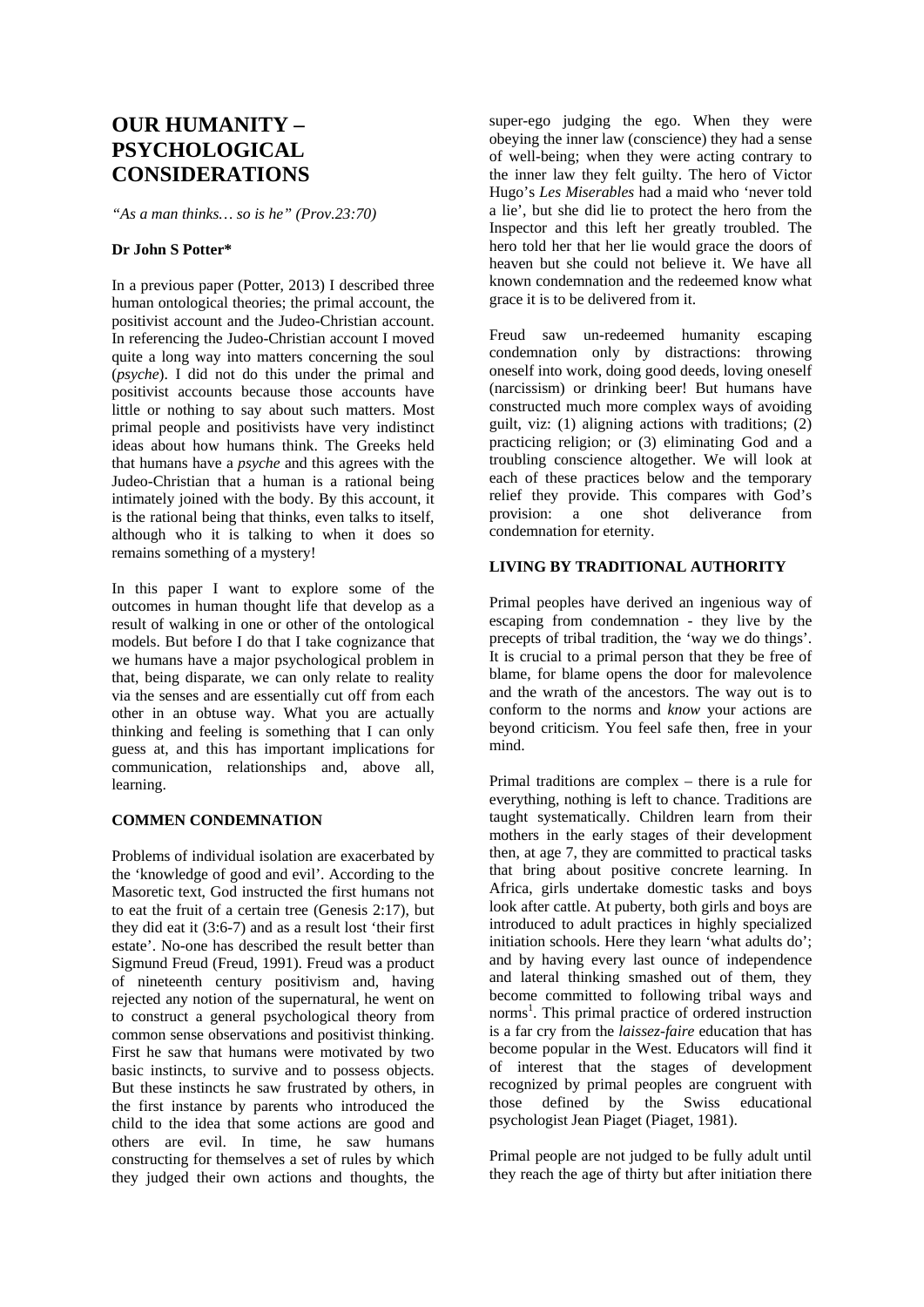is much to do helping the tribal elders in the daily tasks of community management. This follows the pattern of old Israel where the Levites were numbered from 30 years and upwards (I Chron.23:3) and King David had to request special permission from Jehovah before he could engage 20-30 year olds 'to assist the priests' (I  $Chron.23:27-32$ ).

Richardson sees the notion of conforming to traditional practices coming from an underlying holism in primal thought. Unlike Western thinking, which tends to be decidedly dualistic, primal thinking sees the togetherness of things. There is a stress on interdependence and harmony among people and between humans and their environment. 'It is assumed that all things are in a natural balance and that every disruption has a specific cause which can (and must) be detected and put to rights so that harmony and equilibrium may be maintained' (Richardson, 1998). Not that the natural harmony of things is considered by primal peoples to be a neutral or fixed state, but the individual's *seriti* (the life-force' – see Potter, op cit) is seen to be limited by station and individuals see their welfare highly dependent on the *combined* spiritual, physical and economic strength of the family or clan. The idea is strongly inculcated in the young adult mind that 'my well-being' is inevitably bound up with the 'welfare of others'. It's a 'let's all win together' approach in the totality of life's experiences. The possibility of an individual destiny is strongly denied.

Traditional life is filled with rituals (ceremonies) that have the pragmatic aim of maintaining or even increasing the clan's *collective* life-force. Such rituals are sometimes regarded by Western observers as religious, but primal peoples do not see them as such, for they do not distinguish the religious from the secular. The assumption in rituals is an optimistic one that assumes that more of the life-force is available if the clan approaches the forces operating in the *cosmos* in the right way. This has implications for the individual in that the vital force operating in the clan is seen to be the summation of the *seriti* in individuals. Before the birth of each baby and at key points throughout their life, even after their death, certain rituals must be observed if the life-force is to be maximized. The Zulu *imbelego* ceremony in which the name of the newly born is communicated to the ancestors is a case in point. 'The hope is that the ancestors will approve of the name and care for the child throughout its life', (Richardson op cit).

As we have seen, the ancestors are assumed to be located in the heavens, but this does not mean that they are isolated from clan members operating on planet earth. On the contrary, though unable to

physically interfere with affairs on the ground, they are understood to serve the useful function of providing an ever-present authority with regard to tribal traditions. This is important, because, to escape condemnation and keep the clan safe from malevolence, tribal decisions are not made opportunistically but according to what tradition dictates. If a question is raised, the tradition approved by the ancestors is referenced and this provides the tribal elders with authority to decree how things must be done. It is normal for clan members to accept this view without dissent, for obeying the authority of tradition provides a way by which a person may judge that their actions are 'good' as opposed to evil, and thus escape from feelings of condemnation and fear.

But the ancestors serve another important function. They are the channel that the clan uses to seek assistance from the Creator. It is understood that God is far away and cannot be reached by earth's inhabitants, but the ancestors, being in the heavens, are close to God and able to intercede on behalf of their earth-bound relatives. It is upon this understanding that tribal chiefs and village headmen make offerings to the ancestors as a monthly ritual, communicating to the ancestors the particular needs of their communities in the hope that the ancestors will pass on their petitions to the Great One2 . Every village and tribe has a special place where this occurs; it is often a high place if one is available. The timing is usually the new moon – the Festival of the New Moon (I Samuel 20, etc.). A friend of mine, when working as a missionary in the Congo, happened to reach a large tribe for the first time right on the new moon. He was met by a number of minor dignitaries and asked to wait because the paramount chief was busy celebrating the Moon Festival. Noticing a group of men seated in a circle in the distance, and feeling impressed by the Holy Spirit to approach them, my friend moved forward. On reaching the rise he was greeted by the chief with dignity and asked to sit in a chair until the ritual was concluded. To my friend's astonishment, the chief picked up a piece of bread made of cassava, held it to the heavens and cried out, 'We do this in the name of the Great One whose name we have forgotten'. The bread was then circulated amongst the elders who each ate a portion. The chief then took a cup of maize beer and repeated the statement, 'We do this in the name of the Great One whose name we have forgotten'. The cup was similarly passed to the gathered elders. This Festival of the Moon celebration, including the ceremony of the bread and wine, is ubiquitous amongst primal peoples<sup>3</sup>. Needless to say, when asked to speak, my friend was happy to announce that he 'knew the name of the Great One!' Primal elders do not pray *to* the ancestors, they pray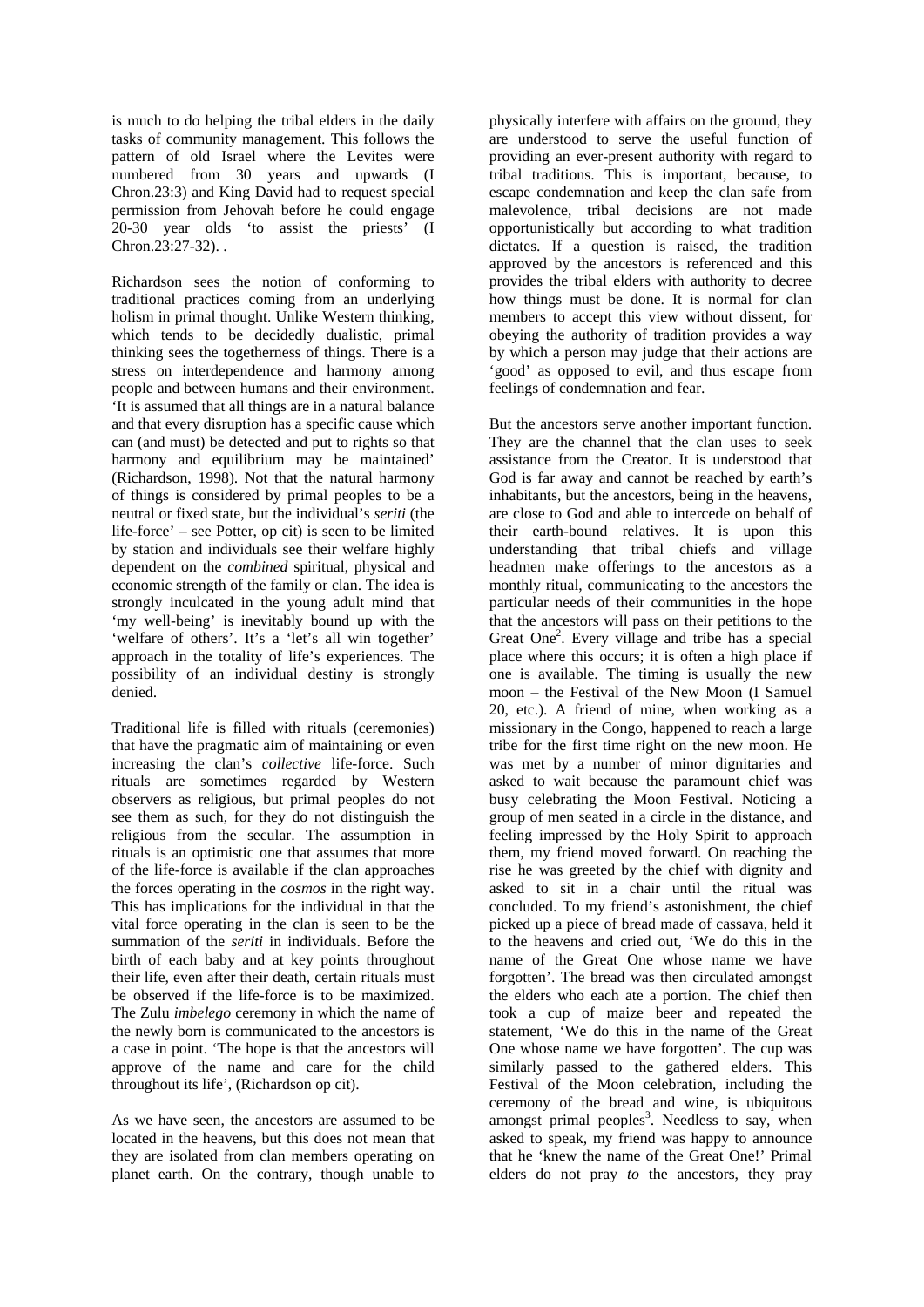*through* them, in the same way that orthodox Christians pray through departed Saints.

Now, in the primal understanding, a departed ancestor's position in the heavens is dictated by two things: their quality of their life on earth and the singing of their spirit after death. If an ancestor has lived an exemplary life it is understood that it is possible for them to dwell closer to the Creator than a person who has spent their life practicing evil. If the relatives of the dead 'sing the spirit' well, it is likely that their *moya/seriti* will finish up closer to God than if no singing is done at all. So, at funerals in primal communities, people calling themselves Christians sing Christian hymns, not so much to glorify God but to ensure that grandma's spirit finishes up close to the Creator, for this is seen to be crucial for the health of the tribe. Besides, nobody wants the agogo's spirit hanging around the camp!

The problem for the primal position is that, while the life-force may be maintained, even increased, by the rituals, there is no place for innovation and little opportunity for individuals to improve their economic position or social status. For, while the presence of the ancestors may have benefits for the tribe as a whole, they can be a distinct source of frustration for the individual. This begins at an early age. In an African village, holism dictates that 'all the children are our children' and every child may be disciplined by any adult who finds them straying from the tribal norms. Even if you can find a spot where you are totally alone, you know the ancestors are watching!

Primal peoples have a problem relating to the Western economic system. If a primal person finds paid employment it will be taken for granted that their salary will be available to satisfy the needs of the whole clan. This becomes a powerful disincentive to work and many individuals abandon school and paid work in favour of spending days fishing or hunting with clan friends. For, dissociating oneself from the clan is not an option if one believes that an individual's life-force is insufficient to sustain life against the malevolent forces.

In the same way, individual clans see their combined life-force to be limited. In the case that their political leaders are tyrannical, they assume that nothing can be done, for the leader is understood to have even more *seriti* than a clan and even all clans combined. In such circumstances, the only thing that can be done is to wait for the tyrant to die. Political action is not attempted because it is seen to be hopeless. Western politicians fail to understand this because their assumptions are entirely different.

So the life of the ordinary primal tribal person works itself out in an unthinking obedience to traditional prescriptions and duties. No allowance is made for new information. For instance, it is difficult to persuade primal people that disease may be caused by micro-organisms<sup>4</sup>. Death is seen to come by the action of some hostile person, for death is seen to be a diminution of the collective 'life-force' and this could not be caused by God (for He is Good) or the ancestors (for they are benevolent as long as the rituals are maintained). No, death indicates a deliberate action on the part of some human bent on doing the group harm and it is important to turn up at the funeral of a relative, otherwise you may be blamed for the death<sup>5</sup>. This view is not so different from Augustine and Thomas who saw evil as the absence of goodness:

'…if a human fault can be indicated by the metaphors of the contractions of soul and of interests, and its consequences as improper relations of ourselves and all things to God, the correction can be indicated by an enlargement of soul (life-force) …and by a more appropriate alignment of ourselves and all things in relation to each other and the ultimate power and orderer of life (Gustafson, 1981).

The West always sees education and training as the answer to the lack of development in primal communities but the pattern is set at the mother's knee and the initiation schools make doubly sure that the traditions hold sway when a person moves into adulthood. In Piaget's terms, *formal operations* are bypassed. Change is the farthest thing from a primal person's mind.

## **PRACTICING RELIGION**

As we have seen, there is an ever present predisposition to condemnation in the human psyche. This arises not only from the action of a super-ego but from an inbuilt fear in the unredeemed human soul that it is exposed to God's judgments. In times of good circumstances such thoughts may be buried and forgotten but they are very much inclined to re-surface in times of calamity. After the Sumatran *tsunami* in 2003, people around the world gave extremely generously to the relief work. One suspects that this was not due to an excessive benevolence but because the event was so large (shaking the earth on its axis) that it was taken to be an act of God - although nobody said so. When God is seen to have acted, people have a desperate need to do something to set things right, even if, in good times, they claim not to believe in Him. The same thing happened after the universal Flood of Noah, a *tsunami* of monstrous proportions<sup>5</sup>. Humanity was left in a state of tension. God had taken action against a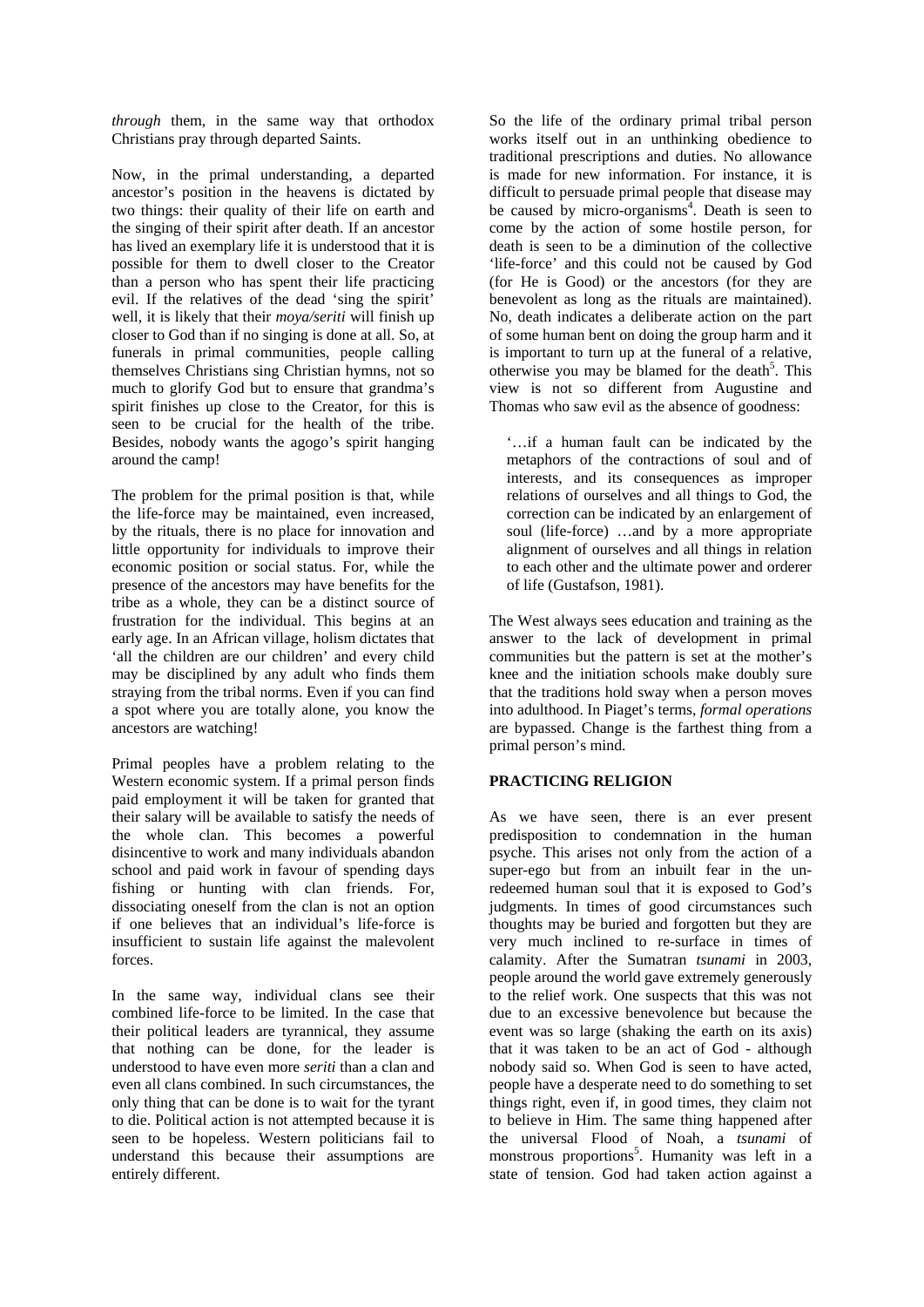disobedient humanity and the question was: would He do it again? The rainbow sign offered comfort, but this was a promise to those who 'walked with God', not to those who walked in disobedience. That Noah and Shem walked with God in the early post-Flood days is evident and the scripture reports that even Pharaohs and pagan Kings had a healthy respect for God at that time (e.g. Genesis 20). But, walking with God or not, it is apparent that condemnation continued to be the common experience and this opened a door of opportunity for some people to set up religious systems that offer ways and means by which people might placate God's wrath. The system developed in Babylon (c. 2200 BC) was the most successful (Potter 1994). It derived its success from two principles: (1) Manichean Philosophy; and (2) Confession.

## **Manichean Philosophy**

As mentioned above, a fundamental problem for unredeemed humanity is that they judge their own actions according to an 'inner law' that they create for themselves (Freud 1991). Once this process takes root in a person's psyche it is a natural tendency for them to carry a load of self-imposed guilt and feelings of inadequacy (sinfulness) because, being 'slaves to the appetites of the flesh' in their thought life they see themselves to be evil. The Manichean view provides an escape from the problem by arguing that it is *the body that is evil*, while *the soul is potentially good*. Pythagoras is attributed with bringing the Manichean philosophy from Babylonia to Greece in the  $5<sup>th</sup>$  Century BC. As I mentioned (op cit) the Pythagorean School saw sexual organs as 'low and dirty'. They remain so for many 'good' Western people today.

Once the Manichean notion is accepted it becomes clear that the good life consists of separating oneself from the appetites of the flesh in order to concentrate on improving the soul. Plato and his associates prided themselves that in pursuing philosophy they were making real progress, not only in escaping from the fallen corporeal world but in determining for themselves a bright future. For, in their view, a soul purified by philosophical edification could aim to be appointed to the exalted office of a god, hence 'higher thought' and 'higher education' survives in academic circles in our day. Academy members rejoiced that they were not like other men, destined to undertake menial chores like washing clothes and preparing food, for they had slaves to wait upon them.

Slaves were justified by the Platonic School by declaring that some humans were inferior beings. Such a view was predicated on the evolutionary notions of Anaximander in the same way that, in

the  $19<sup>th</sup>$  Century, European colonizers used Darwinian evolutionary propositions to back their argument that dark skinned people were not only inferior but actually sub-human – crosses between humans and animals. I have heard English missionaries state as much and anthropologists in the West are still doing research on the thickness of human skulls in the hope that they may prove that Negroid skulls are thicker than those of Caucasians. How skull thickness equates with intelligence is entirely uncertain but that does not deter the evolutionists from pursuing their project. Plato's Academy pronounced women a cosmic error, forced on the gods by the failure of men to edify themselves. Needless to say they moved into homosexual practices, the flesh not retiring as quickly as might be hoped! They lived in a puffedup state of *self-righteousness*, seeing themselves as 'good' because they denied the flesh and pursued higher ideals.

Putting down of the flesh is evident wherever the trappings of religion are found, although it is a position that proves hard to maintain. Many who fled to monasteries in mediaeval times resorted to fasting and flagellation when the flesh 'reared its ugly head'. There was even a Flagellant Movement in Europe c.1260 AD (Cohn, 1975). The Inquisition in Europe is another Manichean case in point. People were burnt to death by the Christian Church, not as punishment but as a means of delivering their good soul from their evil flesh (I Cor.5:1-8 $)^6$ . The Puritans proclaimed the ordinary Life (work, marriage and sexuality, child-raising, etc.) to have been ordained by God but the old dualism remains a powerfully influence in Western society. Amongst those who sit in Christian Church pews on Sundays in our time you will find many who persist in the Manichean view. There is one thing about this that appeals. People who believe in putting down the flesh tend to behave better than those who have a complete disregard for disciplining their natural appetites. Perhaps this is a case of the Law being the school master that brings us to Christ (Gal.4:23-26).

# **Confession**

Some people cannot accept the thesis that the soul is essentially good. They persist in feeling that their thought life is offensive and guilt derived from actions perceived to be evil is commonly experienced. Anthropological studies show evidence that most human groups practice religious ordinances aimed at satisfying the gods and delivering the mind from a guilty conscience. And the vast majority of them show a definite pattern: *confession*, *penance* and *absolution*.

When the Greeks sought guidance from the oracle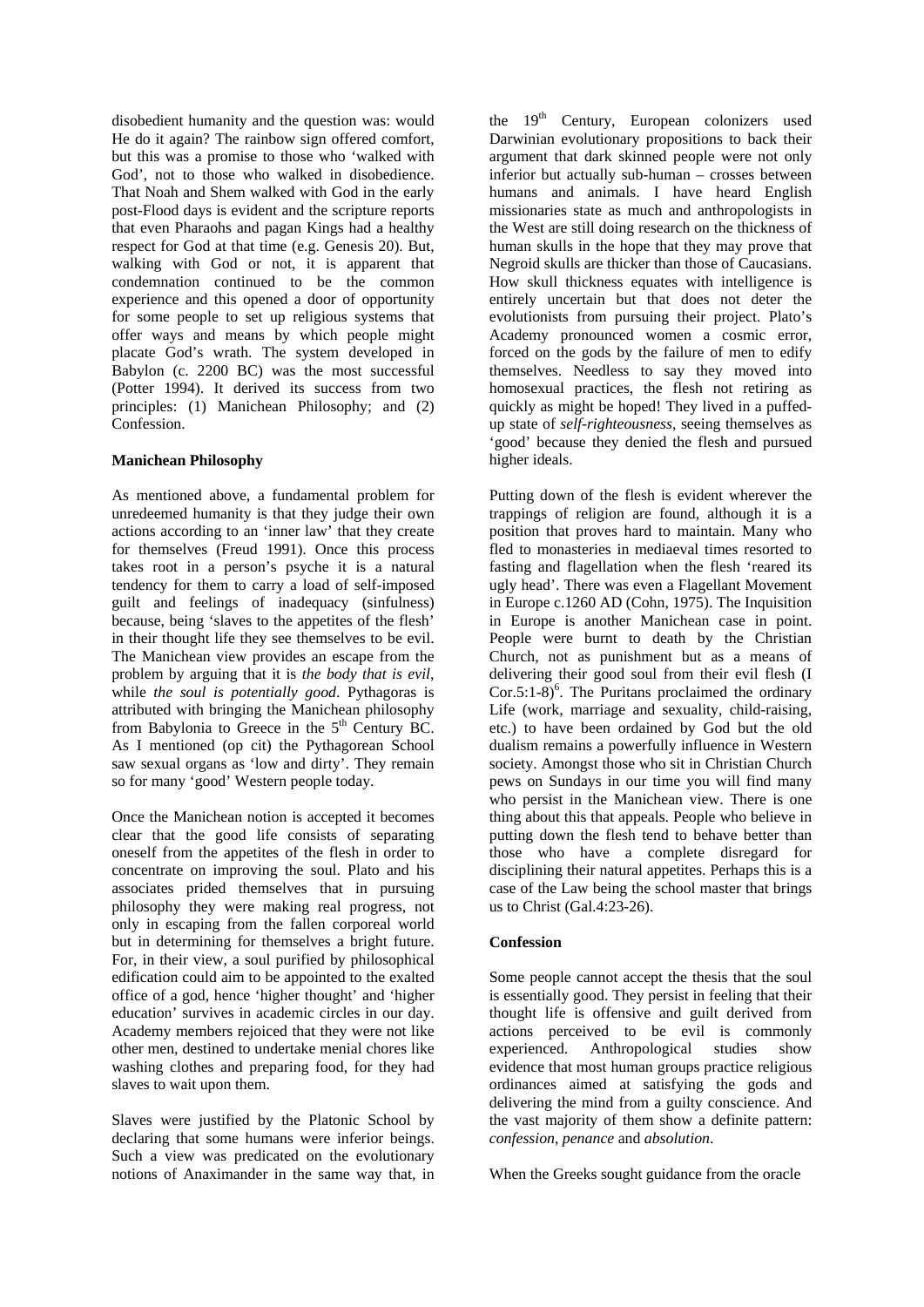at Delphi or the Oasis of Siwa, they were instructed by the priests that confession was an absolute necessity prior to appearing before a righteous God. Seekers were told to dig deep because the oracle would not be deceived by those who kept back secret indiscretions. In this way the priests at the sacred sites gained enormous power over the populace - they 'knew things'. Of course, discretion was absolutely necessary on the priest's part, otherwise no one would turn up to confess, and this would have serious implications for the livelihood of the priests who lived on the penances prescribed by the oracle. It was a good system. The local population felt better for having confessed and the priests made a good living from a valued service.

It is hardly necessary to state that the Orthodox Church has carried the process forward, continuing to offer a 'way out' of the predicament of condemnation by providing a process of confession and penance leading to forgiveness. However, by this model forgiveness is temporary - to sustain 'salvation' a person is obliged to confess and be forgiven at least once per week. By this means, the local priests are able to build up information banks as to the moral history of every person in their community. Ensuring the priest's silence becomes paramount, and what better way of ensuring that silence than by donating goods and money towards the priest's welfare. Or, if you have the means, build a cathedral! Over time, various acts of penance have been prescribed for different types of 'sin' and there exists today a whole system of religious practices by which a person can atone for sin and work their way to heaven *by their own acts*. Regrettably, many who attend evangelical Christian churches and are critical of the old churches continue to carry with them the same apostate notions. The preacher proclaims grace but the message fails to liberate the flock from the judgments of their super-ego. Perhaps the old church has the right idea after all – provide a means of escape until such time as God reveals His grace to the believer via the New Covenant experience (Jer.31:33-34, Heb.8:10-12).

There is another commonsense notion that supports confession: the assumption that *ordinary* people cannot communicate with God, that this duty is reserved for special people whom God has elected to be His associates. The book of Genesis seems to suggest that Shem was one of these (Gen.9:26) and it has followed that every religion under heaven has a priest caste. The old churches practice priest craft from the top down and the evangelical churches are not immune from it. I commonly meet pastors who see themselves as God's mouthpiece, 'the anointed one'; if you miss the sermon on Sunday, you miss hearing what God wishes you to know for the

.

week! What happened to the priesthood of all believers?

Respect and recognition of the clergy may easily move to priests using their position to impose their will on people and gain status in society. The German sociologist Max Weber called this process 'charismatic domination' – 'if you follow me your life will be blessed'. This proposition is commonly found amongst Evangelical and Pentecostal Churches in our time.

Upholding the priests is a position especially favoured by people who feel the need of a strong person to hold on to in the midst of life's difficulties. The result can be an unhealthy codependence in which the weak person; (1) never learns 'to stand on his/her own two feet' and (2) becomes active in defending their champion tenaciously and viciously against any perceived opposition. I know - I have suffered at their hands.

## **ELIMINATING GOD**

Doing away with the supernatural is the hallmark of positivism. I have dealt with positivism thoroughly in my previous paper (op cit) so there is no need to go into it further here. Suffice to say, the foundational presupposition behind all evolutionary thought is that God does not exist. And it follows that if there is no God, there is no condemnation. Strangely, many atheists are ethicists, arguing for principles of justice, mercy, good behaviour and human rights. Where do such concepts come from if God does not exist? This is symptomatic of the positivist world, it is filled with contradictions.

## **GRACE – GOD'S WAY**

In contrast with the temporary measures described above, the Christian finds deliverance from condemnation through *experiencing* God's grace. I say experiencing because no amount of preaching or teaching on grace will cause a human to *know* God's grace. Grace needs to be internalized and that only comes about via a dramatic encounter with the *Logos* within. Each person needs to be led of the Holy Spirit through a process before grace can be comprehended. In my own case, it took quite a few years for the Lord to bring me to that place. I will refrain from giving my testimony here because it is something that the Lord set up for my specific edification. If I tell you about it you may try to replicate my experience or at least look into it to try to construct a principle. A principle has no value – that is why Jesus instructed his disciples to tell nobody that He was the Christ (Matt.16:20) and the New Covenant (Heb.8:10-12) makes it clear that nobody shall teach his neighbour to 'know' the Lord. It is experience that carries you through to